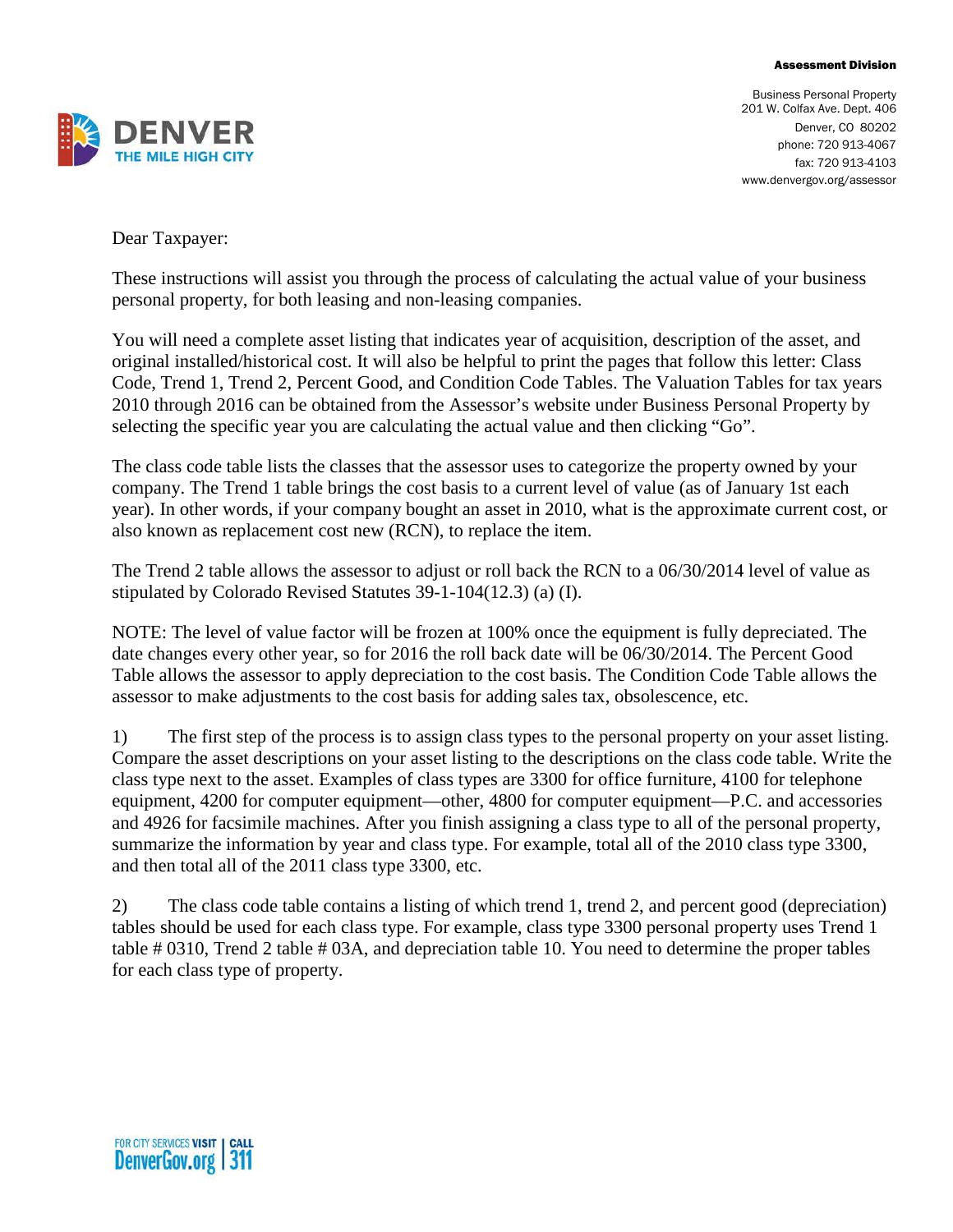Page 2

 3) The summarized cost basis for each class type by year is multiplied by a factor from each of the actual value for tax year 2016. The following example uses office furniture (class type 3300) purchased tables as mentioned above. To determine which factors to use, examine each table, and calculate the in 2010.

 4) Determine the Trend 1 factor first. The left margin of the Trend 1 table lists year of acquisition and the top margin lists the various Trend 1 tables. The Trend 1 table for class type 3300 is table #0310. Find table # 0310 and go down that column until you get to the factor that corresponds with 2010, which is 108%.

5) Next determine the Trend 2 factor. The Trend 2 table has two columns labeled "Trend 2" and "Reverse Index". For class type 3300 use the factor from Trend 2 table 03A which has a reverse index of 98%.

6) The last factor to determine is the percent good factor (see DEPR column on the class code table). The left margin of the Percent Good Table indicates year of acquisition and the top margin indicates the average economic life.

For the purposes of this example, our furniture class type 3300 property has a 10 year economic life. To determine the percent good factor, go across the top margin of the Percent Good Table to the 10 year column and go down that column to the factor that corresponds with 2010, which is 51%.

7) To complete the computation of the actual value for each class type by year, multiply the cost basis by the factors noted above. For example, if the summarized total for 2010 class type 3300 property is \$5,500, the actual value would be \$2,969 (5,500 x 1.08 x .98 x .51 = 2,968.82 rounded to the nearest \$1).

8) To determine the total actual value for the personal property owned by the business, add the actual values for all of the class types together.

If you have any questions, please call the Business Personal Property Tax Section at (720) 913-4067.

Sincerely,

Business Personal Property Section

[www.denvergov.org/assessor](http://www.denvergov.org/assessor)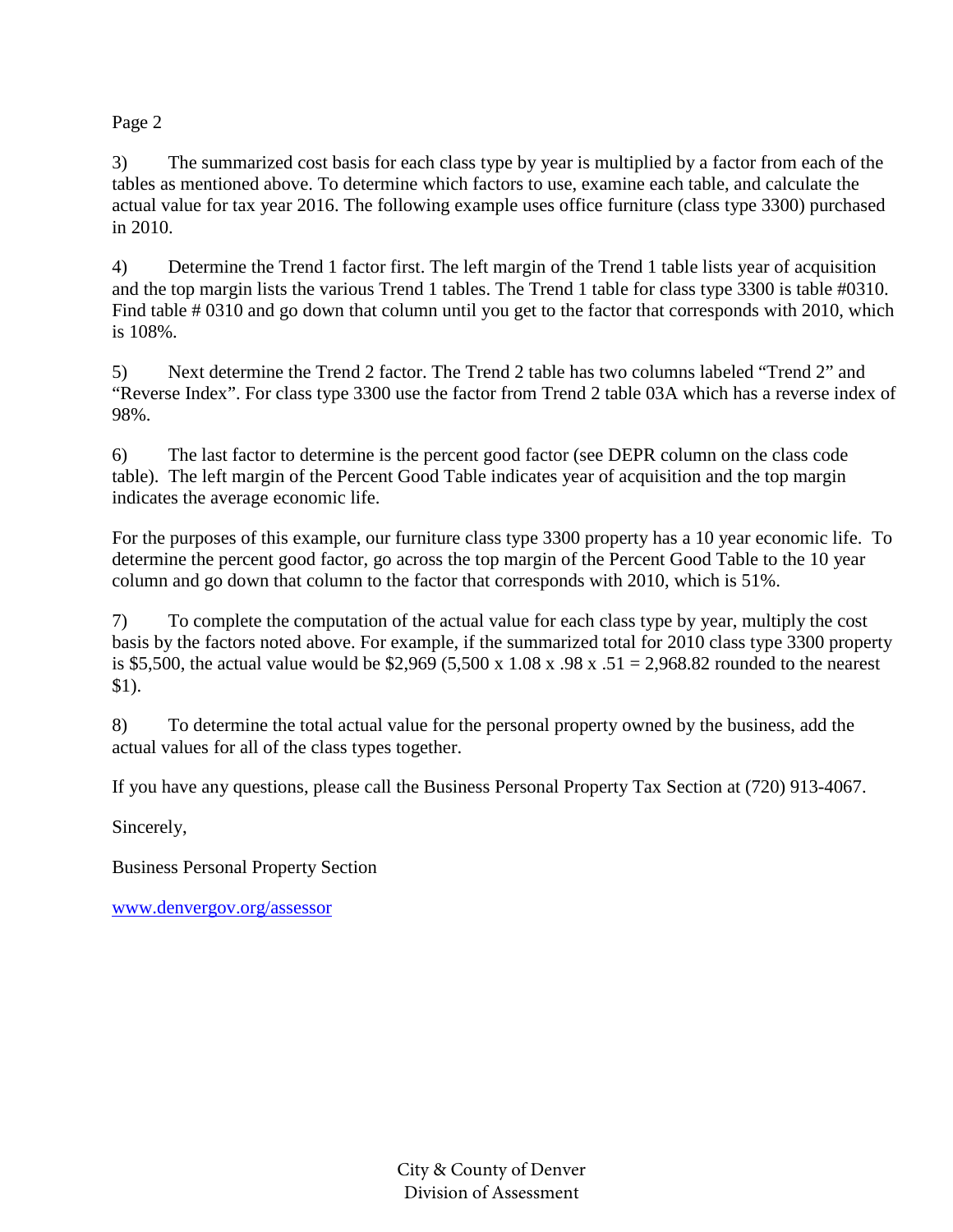#### **CITY AND COUNTY OF DENVER ASSESSMENT DIVISION 2016 CLASS CODES ASSIGNMENT OF INDEXES FOR PERSONAL PROPERTY**

| <b>CLASS</b><br><b>TYPE</b> | <b>DESCRIPTION</b>                                              | TREND <sub>1</sub> | <b>TREND2</b> | <b>DEPR</b> |
|-----------------------------|-----------------------------------------------------------------|--------------------|---------------|-------------|
| 3000                        | <b>FURNITURE</b>                                                |                    |               |             |
| 3100                        | <b>DRAPES &amp; BLINDS</b>                                      | 0110               | 01A           | 10          |
| 3200                        | <b>RESTAURANT &amp; BAR FURNITURE</b>                           | 0610               | 06A           | 10          |
| 3300                        | OFFICE FURNITURE                                                | 0310               | 03A           | 10          |
| 3400                        | STORE & WAREHOUSE F & F                                         | 0409               | 04A           | 09          |
| 4000                        | <b>MACHINERY &amp; EQUIPMENT</b>                                |                    |               |             |
| 4100                        | <b>TELEPHONE EQUIPMENT</b>                                      | 1300               | 13A           | 04a         |
| 4200                        | COMPUTERS - OTHER INCL. STAND-ALONE PERI                        | 1300               | 13A           | 04a         |
| 4300                        | ELECTRONIC EQUIPMENT                                            | 0306               | 03A           | 06          |
| 4400                        | <b>COPIERS</b>                                                  | 1300               | 13A           | 04a         |
| 4500                        | <b>INDUSTRIAL MOBILE EQUIPMENT</b><br>MISC. EQUIPMENT           | 0710               | 07A           | 10          |
| 4600<br>4700                | COMPUTER-INTEGRATED MACHINERY & EQUIP                           | 0110<br>1300       | 01A<br>13A    | 10<br>04    |
| 4800                        | COMPUTERS - P.C. & ACCESSORIES                                  | 1300               | 13A           | 03a         |
| 4901                        | <b>BAKERY EQUIPMENT</b>                                         | 0912               | 09A           | 12          |
| 4902                        | <b>BANKING EQUIPMENT</b>                                        | 0610               | 06A           | 10          |
| 4903                        | <b>BUILDING CONSTRUCTION EQUIP</b>                              | 0706               | 07A           | 06          |
| 4904                        | AMUSEMENT/ RECREATION EQUIPMENT                                 | 0110               | 01A           | 10          |
| 4905                        | <b>STORE &amp; WAREHOUSE EQUIP</b>                              | 0409               | 04A           | 09          |
| 4906                        | DRY CLEANING EQUIPMENT                                          | 0810               | 08A           | 10          |
| 4907                        | <b>GARAGE EQUIPMENT</b>                                         | 0210               | 02A           | 10          |
| 4908                        | <b>HOTEL EQUIPMENT</b>                                          | 0510               | 05A           | 10          |
| 4909                        | CONSTRUCTION EQUIPMENT / GOLF CARTS                             | 0706               | 07A           | 06          |
| 4910                        | <b>COMMERCIAL LAUNDRY EQUIP</b>                                 | 0810               | 08A           | 10<br>10    |
| 4911<br>4912                | COIN-OP LAUNDRY EQUIPMENT<br><b>LEATHER WORK EQUIPMENT</b>      | 0810<br>0110       | 08A<br>01A    | 10          |
| 4913                        | <b>METAL FABRICATION EQUIPMENT</b>                              | 1012               | 10A           | 12          |
| 4915                        | PRINTING EQUIPMENT                                              | 1111               | 11A           | 11          |
| 4916                        | RADIO / TV EQUIPMENT/ MEDICAL EQUIP 6YR                         | 1106               | 11A           | 06          |
| 4917                        | RESTAURANT / BAR EQUIPMENT                                      | 0610               | 06A           | 10          |
| 4918                        | PROFESSIONAL SERV EQUIP/ MEDICAL EQUIP-9YR                      | 0109               | 01A           | 09          |
| 4919                        | SCIENTIFIC INSTRUMENT MFG. EQUIP                                | 0110               | 01A           | 10          |
| 4926                        | <b>FACSIMILE MACHINES</b>                                       | 1300               | 13A           | 04a         |
| 4927                        | AUDIO / VIDEO TAPES                                             | 1103               | 11A           | 03          |
| 4928                        | <b>ELECTRIC MFG. EQUIP</b>                                      | 1110               | 11A           | 10          |
| 4929<br>4930                | ELECTRONIC MFG EQUIPMENT<br>SEMI-CONDUCTOR MFG. EQUIPMENT       | 1106<br>1105       | 11A<br>11A    | 06<br>05    |
| 4931                        | ELECTRIC WAFER MFG, & R&D EQUIP                                 | 1103               | 11A           | 03          |
| 4932                        | <b>SPECIAL TOOLS</b>                                            | 1003               | 10A           | 03          |
| 4933                        | SPECIAL TOOLS RUBBER MFG.                                       | 0204               | 02A           | 04          |
| 4934                        | PAINT & VARNISH MFG. EQUIPMENT                                  | 0210               | 02A           | 10          |
| 4936                        | STEEL PRODUCTS MFG. EQUIPMENT                                   | 1015               | 10A           | 15          |
| 4937                        | CONCRETE-CLAY-GYPSUM-STONE MFG. EQUIP                           | 1015               | 10A           | 15          |
| 4938                        | JEWELRY MFG. EQUIPMENT                                          | 1012               | 10A           | 12          |
| 4939                        | <b>GLASS PRODUCTS MFG. EQUIPMENT</b>                            | 1014               | 10A           | 14          |
| 4941                        | APPAREL & TEXTILE MFG. EQUIPMENT                                | 1209               | 12A           | 09          |
| 4942                        | PLASTIC PRODUCTS MFG. EQUIPMENT<br>PETRO & GAS GENERAL EQ-10 YR | 1211               | 12A           | 11          |
| 4943<br>4944                | PETRO & GAS ELECTRONIC PUMP 6 YR                                | 1210<br>1206       | 12A<br>12A    | 10<br>06    |
| 4945                        | <b>MOTION PICTURE &amp; TV PRODUCTION EQUIP</b>                 | 1106               | 11 A          | 06          |
| 4946                        | SATELLITE DISHES                                                | 1109               | 11A           | 09          |
| 4947                        | CABLE TV DISTRIBUTION EQUIP                                     | 1110               | 11A           | 10          |
| 4948                        | THEATER EQUIPMENT                                               | 0610               | 06A           | 10          |
| 4950                        | CANNERIES - FROZEN FOOD MFG. EQUIP                              | 0912               | 09A           | 12          |
| 4951                        | SOFT DRINK BOTTLING EQUIP                                       | 0912               | 09A           | 12          |
| 4952                        | DAIRY - MEAT PACKING EQUIP                                      | 0212               | 02A           | 12          |
| 4953                        | CANDY CONFECTING MFG. EQUIP                                     | 0212               | 02A           | 12          |
| 4954                        | SUGAR PRODUCTS MFG. EQUIP                                       | 0218               | 02A           | 18          |
| 4955                        | CEREAL GRAIN PRODUCTS MFG. EQUIP                                | 0217               | 02A           | 17          |
| 4956<br>4957                | AMUSEMENT PARK EQUIPMENT<br>CEMENT MFG. EQUIP (NOT CONCRETE)    | 0112<br>1020       | 01A<br>10A    | 12<br>20    |
| 4958                        | SPECIAL FOOD HANDLING DEVICES                                   | 0204               | 02A           | 04          |
| 4959                        | MFG. / LESSOR OF OFFICE EQUIPMENT                               | 1300               | 03A           | 06          |
| 4960                        | MFG. / LESSOR OF COMPUTER EQUIP                                 | 1300               | 13A           | 04          |
| 4961                        | PETRO DOUBLE WALLED TANKS                                       | 1220               | 12A           | 20          |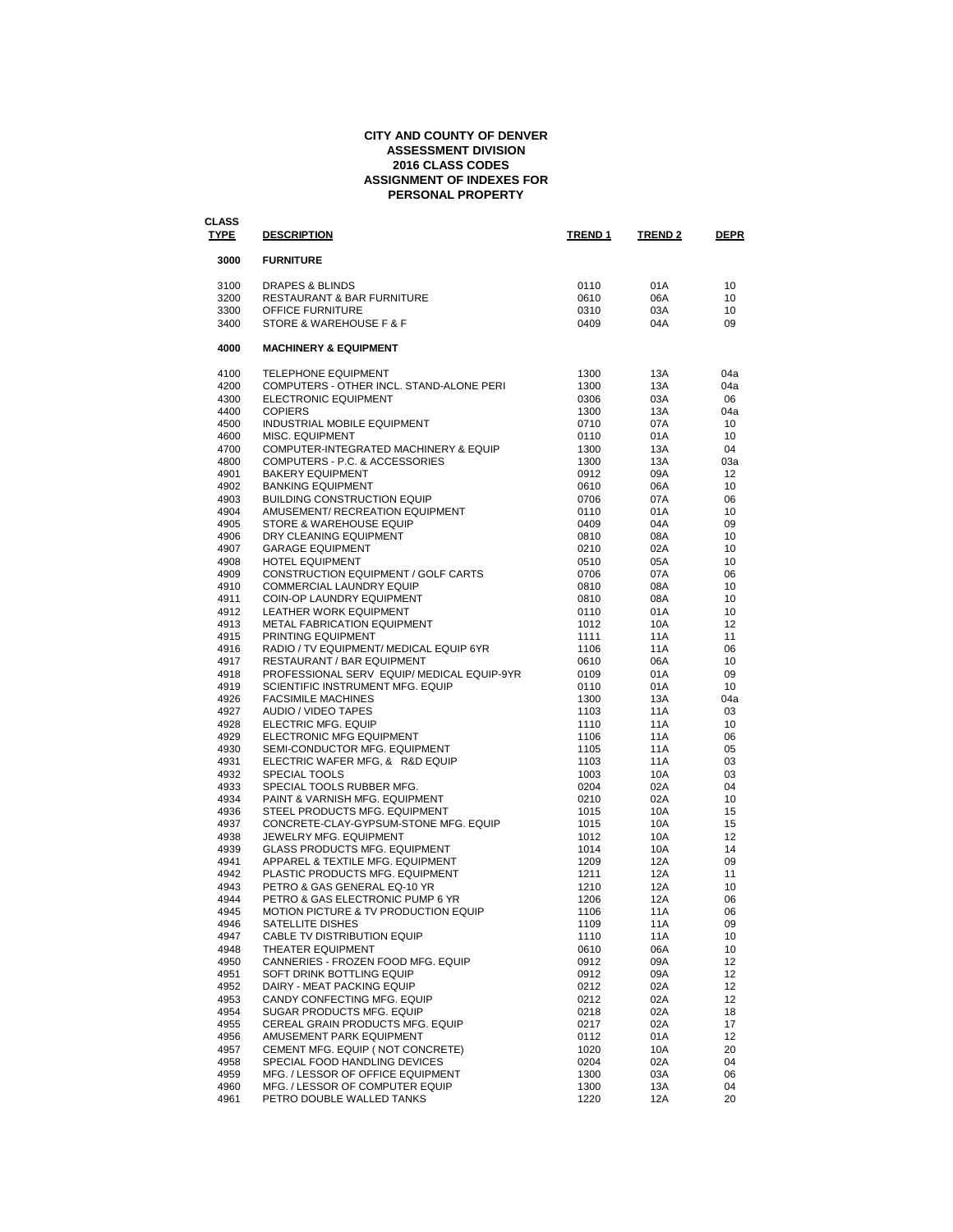| CLASS       |                                      |                |                |             |
|-------------|--------------------------------------|----------------|----------------|-------------|
| <b>TYPE</b> | <b>DESCRIPTION</b>                   | <b>TREND 1</b> | <b>TREND 2</b> | <b>DEPR</b> |
| 4962        | <b>SHOPPING CARTS</b>                | 0405           | 04A            | 05          |
| 4963        | TELECOMMUNICATION TOWERS             | 0120           | 01A            | 20          |
| 4964        | <b>FLIGHT SIMULATORS</b>             | 0110           | 01A            | 10          |
| 4965        | RENEWABLE ENERGY PROPERTY            | 1400           | 14A            | 20          |
|             |                                      |                |                |             |
| 5000        | <b>VENDING DEVICES</b>               |                |                |             |
| 5100        | AMUSEMENT DEVICES                    | 0110           | 01A            | 10          |
| 5200        | <b>COLD DRINK VENDING MACHINES</b>   | 0110           | 01A            | 10          |
| 5300        | HOT DRINK VENDING MACHINES           | 0110           | 01A            | 10          |
| 5400        | <b>VENDING MACHINES</b>              | 0110           | 01A            | 10          |
| 5500        | <b>VIDEO GAME MACHINES</b>           | 0106           | 01A            | 06          |
| 6000        | <b>HOUSEHOLD FURNITURE</b>           |                |                |             |
| 6100        | <b>APPLIANCES</b>                    | 0510           | 05A            | 10          |
| 6200        | <b>APARTMENT FURNITURE</b>           | 0510           | 05A            | 10          |
| 6300        | HOTEL/ MOTEL FURNITURE               | 0510           | 05A            | 10          |
| 6400        | <b>LAUNDRY EQUIPMENT</b>             | 0810           | 08A            | 10          |
| 6500        | RESTAURANT EQUIPMENT                 | 0610           | 06A            | 10          |
| 6600        | SENIOR CITIZEN HOME FURNITURE        | 0510           | 05A            | 10          |
| 6700        | <b>APARTMENT DRAPES &amp; BLINDS</b> | 0510           | 05A            | 10          |
| 6800        | <b>RENTAL FURNITURE 5 YR LIFE</b>    | 0505           | 05A            | 05          |
| 7000        | <b>AFFIXED PROPERTY</b>              |                |                |             |
| 7100        | <b>SECURITY SYSTEM</b>               | 0106           | 01A            | 06          |
| 7200        | <b>BANKING AFFIXED PROPERTY</b>      | 0610           | 06A            | 10          |
| 7300        | AFFIXED PROP/WIRING/SIGNS/ COMP ROOM | 0110           | 01A            | 10          |
|             |                                      |                |                |             |
| 7400        | COMPUTER ROOM IMPROVEMENTS           | 0110           | 01A            | 10          |
| 7500        | <b>POWER WIRING</b>                  | 0110           | 01A            | 10          |
| 7600        | <b>SIGNS</b>                         | 0110           | 01A            | 10          |
| 7909        | BILLBOARDS / BANK VAULT DOORS        | 0120           | 01A            | 20          |
| 8000        | <b>ALL OTHER PROPERTY</b>            |                |                |             |
| 8200        | ALL OTHER PROPERTY                   | 0110           | 01A            | 10          |
| 8300        | <b>FILM</b>                          | 1106           | 11A            | 06          |
| 8400        | <b>LIBRARIES</b>                     | 0110           | 01A            | 10          |
| 8700        | <b>WORKS OF ART</b>                  | 1300           | 01A            | 100         |
| 9500        | <b>ESTIMATED ADDITIONS</b>           |                |                |             |
| 9500        | <b>ESTIMATED ADDITIONS</b>           | 1300           | 13A            | 100         |
| 9600        | <b>STATE ASSESSED</b>                |                |                |             |
| 9600        | STATE ASSESSED                       | 1300           | 13A            | 100         |
|             |                                      |                |                |             |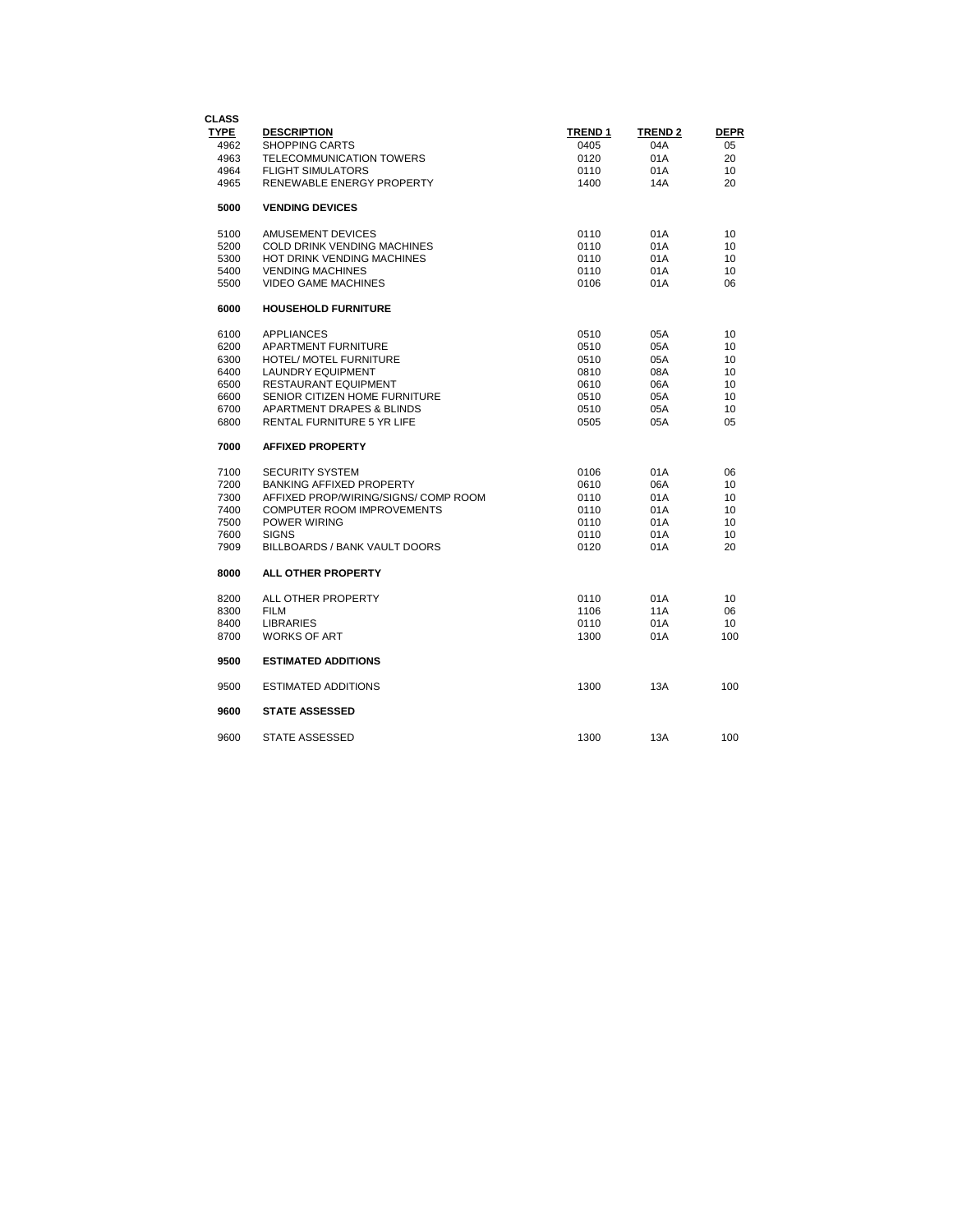#### **CITY AND COUNTY OF DENVER ASSESSMENT DIVISION 2016 TREND 1 TABLE / PERSONAL PROPERTY REPLACEMENT COST NEW FACTORS**

|              | 0106<br>DPT <sub>1</sub><br>6 YR | 0108<br>DPT <sub>1</sub><br>8 YR | 0109<br>DPT <sub>1</sub><br>9 YR | 0110<br>DPT <sub>1</sub><br><b>10 YR</b> | 0112<br>DPT <sub>1</sub><br><b>12 YR</b> | 0113<br>DPT <sub>1</sub><br><b>13 YR</b> | 0115<br>DPT <sub>1</sub><br><b>15 YR</b> | 0120<br>DPT <sub>1</sub><br><b>20 YR</b> | 0204<br>DPT <sub>2</sub><br>4 YR | 0210<br>DPT <sub>2</sub><br><b>10 YR</b> | 0212<br>DPT <sub>2</sub><br><b>12 YR</b> | 0214<br>DPT <sub>2</sub><br><b>14 YR</b> | 0217<br>DPT <sub>2</sub><br><b>17 YR</b> | 0218<br>DPT <sub>2</sub><br><b>18 YR</b> | 0306<br>DPT <sub>3</sub><br>6 YR | 0310<br>DPT3<br><b>10 YR</b> | 0405<br>DPT <sub>4</sub><br>5 YR | 0409<br>DPT <sub>4</sub><br>9 YR | 0505<br>DPT <sub>5</sub><br>5 YR | 0510<br>DPT <sub>5</sub><br>10 YR | 0610<br>DPT <sub>6</sub><br><b>10 YR</b> | 0706<br>DPT <sub>7</sub><br>6 YR | 0710<br>DPT <sub>7</sub><br><b>10 YR</b> | 0810<br>DPT <sub>8</sub><br>10 YR |
|--------------|----------------------------------|----------------------------------|----------------------------------|------------------------------------------|------------------------------------------|------------------------------------------|------------------------------------------|------------------------------------------|----------------------------------|------------------------------------------|------------------------------------------|------------------------------------------|------------------------------------------|------------------------------------------|----------------------------------|------------------------------|----------------------------------|----------------------------------|----------------------------------|-----------------------------------|------------------------------------------|----------------------------------|------------------------------------------|-----------------------------------|
| 2015         | 100                              | 100                              | 100                              | 100                                      | 100                                      | 100                                      | 100                                      | 100                                      | 100                              | 100                                      | 100                                      | 100                                      | 100                                      | 100                                      | 100                              | 100                          | 100                              | 100                              | 100                              | 100                               | 100                                      | 100                              | 100                                      | 100                               |
| 2014<br>2013 | 101<br>102                       | 101<br>102                       | 101<br>102                       | 101<br>102                               | 101<br>102                               | 101<br>102                               | 101<br>102                               | 101<br>102                               | 101<br>102                       | 101<br>102                               | 101<br>102                               | 101<br>102                               | 101<br>102                               | 101<br>102                               | 101<br>103                       | 101<br>103                   | 101<br>103                       | 101<br>103                       | 101<br>103                       | 101<br>103                        | 101<br>103                               | 101<br>103                       | 101<br>103                               | 101<br>102                        |
| 2012         | 103                              | 103                              | 103                              | 103                                      | 103                                      | 103                                      | 103                                      | 103                                      | 102                              | 102                                      | 102                                      | 102                                      | 102                                      | 102                                      | 103                              | 103                          | 104                              | 104                              | 105                              | 105                               | 103                                      | 105                              | 105                                      | 103                               |
| 2011         | 106                              | 106                              | 106                              | 106                                      | 106                                      | 106                                      | 106                                      | 106                                      | 105                              | 105                                      | 105                                      | 105                                      | 105                                      | 105                                      | 105                              | 105                          | 107                              | 107                              | 107                              | 107                               | 106                                      | 108                              | 108                                      | 106                               |
| 2010         | 109                              | 109                              | 109                              | 109                                      | 109                                      | 109                                      | 109                                      | 109                                      | 108                              | 108                                      | 108                                      | 108                                      | 108                                      | 108                                      | 108                              | 108                          | 110                              | 110                              | 110                              | 110                               | 109                                      | 111                              | 111                                      | 109                               |
| 2009         | 108                              | 108                              | 108                              | 108                                      | 108                                      | 108                                      | 108                                      | 108                                      | 106                              | 108                                      | 108                                      | 108                                      | 108                                      | 108                                      | 108                              | 108                          | 108                              | 109                              | 109                              | 111                               | 108                                      | 111                              | 111                                      | 108                               |
| 2008         | 110                              | 111                              | 111                              | 111                                      | 111                                      | 111                                      | 111                                      | 111                                      | 108                              | 110                                      | 110                                      | 110                                      | 110                                      | 110                                      | 109                              | 111                          | 109                              | 112                              | 110                              | 113                               | 111                                      | 113                              | 114                                      | 112                               |
| 2007<br>2006 | 113<br>118                       | 116<br>120                       | 116<br>122                       | 116<br>122                               | 116<br>122                               | 116<br>122                               | 116<br>122                               | 116<br>122                               | 109<br>111                       | 115<br>120                               | 115<br>120                               | 115<br>120                               | 115<br>120                               | 115<br>120                               | 111<br>116                       | 114<br>119                   | 111<br>113                       | 116<br>121                       | 111<br>113                       | 117<br>121                        | 115<br>119                               | 115<br>116                       | 118<br>122                               | 117<br>123                        |
|              |                                  |                                  |                                  |                                          |                                          |                                          |                                          |                                          |                                  |                                          |                                          |                                          |                                          |                                          |                                  |                              |                                  |                                  |                                  |                                   |                                          |                                  |                                          |                                   |
| 2005         | 120                              | 125                              | 126                              | 127                                      | 127                                      | 127                                      | 127                                      | 127                                      | 115                              | 126                                      | 126                                      | 126                                      | 126                                      | 126                                      | 118                              | 124                          | 114                              | 124                              | 114                              | 126                               | 124                                      | 118                              | 127                                      | 128                               |
| 2004<br>2003 | 125<br>129                       | 133<br>134                       | 134<br>137                       | 136<br>138                               | 137<br>141                               | 137<br>141                               | 137<br>141                               | 137<br>141                               | 125<br>123                       | 134<br>136                               | 134<br>139                               | 134<br>139                               | 134<br>139                               | 134<br>139                               | 121<br>123                       | 129<br>131                   | 121<br>127                       | 130<br>133                       | 119<br>123                       | 131<br>133                        | 130<br>132                               | 122<br>125                       | 134<br>136                               | 137<br>141                        |
| 2002         | 134                              | 132                              | 136                              | 140                                      | 144                                      | 144                                      | 144                                      | 144                                      | 120                              | 137                                      | 141                                      | 141                                      | 141                                      | 141                                      | 126                              | 132                          | 123                              | 132                              | 120                              | 132                               | 133                                      | 128                              | 136                                      | 142                               |
| 2001         | 127                              | 132                              | 133                              | 137                                      | 143                                      | 145                                      | 145                                      | 145                                      | 114                              | 135                                      | 141                                      | 142                                      | 142                                      | 142                                      | 121                              | 130                          | 120                              | 129                              | 117                              | 130                               | 131                                      | 123                              | 133                                      | 139                               |
| 2000         | 123                              | 136                              | 133                              | 134                                      | 143                                      | 146                                      | 146                                      | 146                                      | 109                              | 132                                      | 140                                      | 143                                      | 143                                      | 143                                      | 118                              | 128                          | 115                              | 129                              | 113                              | 127                               | 128                                      | 120                              | 130                                      | 136                               |
| 1999         | 118                              | 131                              | 138                              | 135                                      | 144                                      | 147                                      | 148                                      | 148                                      | 105                              | 133                                      | 142                                      | 145                                      | 145                                      | 145                                      | 114                              | 129                          | 112                              | 133                              | 110                              | 128                               | 129                                      | 117                              | 131                                      | 137                               |
| 1998         | 107                              | 126                              | 131                              | 138                                      | 141                                      | 146                                      | 149                                      | 149                                      | 104                              | 136                                      | 139                                      | 145                                      | 146                                      | 146                                      | 109                              | 130                          | 106                              | 127                              | 106                              | 129                               | 131                                      | 111                              | 133                                      | 140                               |
| 1997<br>1996 | 107<br>107                       | 120<br>115                       | 127<br>122                       | 132<br>129                               | 138<br>139                               | 146<br>144                               | 149<br>149                               | 150<br>152                               | 104<br>105                       | 130<br>127                               | 135<br>136                               | 144<br>145                               | 147<br>149                               | 147<br>149                               | 106<br>105                       | 125<br>122                   | 105<br>106                       | 124<br>120                       | 106<br>106                       | 126<br>124                        | 126<br>124                               | 107<br>108                       | 128<br>127                               | 133<br>129                        |
|              |                                  |                                  |                                  |                                          |                                          |                                          |                                          |                                          |                                  |                                          |                                          |                                          |                                          |                                          |                                  |                              |                                  |                                  |                                  |                                   |                                          |                                  |                                          |                                   |
| 1995<br>1994 | 111<br>112                       | 110<br>112                       | 117<br>114                       | 124<br>121                               | 144<br>141                               | 142<br>146                               | 150<br>151                               | 155<br>160                               | 104<br>107                       | 122<br>120                               | 141<br>138                               | 143<br>144                               | 151<br>155                               | 151<br>156                               | 107<br>109                       | 119<br>117                   | 107<br>108                       | 116<br>113                       | 107<br>109                       | 120<br>119                        | 120<br>118                               | 108<br>111                       | 124<br>120                               | 125<br>122                        |
| 1993         | 113                              | 114                              | 116                              | 117                                      | 139                                      | 153                                      | 151                                      | 164                                      | 110                              | 116                                      | 138                                      | 147                                      | 157                                      | 159                                      | 110                              | 115                          | 111                              | 115                              | 111                              | 118                               | 116                                      | 112                              | 117                                      | 117                               |
| 1992         | 114                              | 116                              | 116                              | 118                                      | 127                                      | 148                                      | 152                                      | 167                                      | 110                              | 117                                      | 137                                      | 152                                      | 159                                      | 160                                      | 111                              | 115                          | 113                              | 117                              | 114                              | 119                               | 116                                      | 114                              | 119                                      | 117                               |
| 1991         | 114                              | 115                              | 118                              | 118                                      | 121                                      | 144                                      | 158                                      | 169                                      | 111                              | 117                                      | 125                                      | 146                                      | 157                                      | 161                                      | 111                              | 115                          | 113                              | 119                              | 114                              | 120                               | 117                                      | 115                              | 119                                      | 117                               |
| 1990         | 116                              | 117                              | 118                              | 120                                      | 122                                      | 124                                      | 153                                      | 172                                      | 110                              | 119                                      | 120                                      | 144                                      | 156                                      | 161                                      | 112                              | 117                          | 114                              | 119                              | 115                              | 122                               | 119                                      | 115                              | 122                                      | 120                               |
| 1989         | 119                              | 120                              | 120                              | 121                                      | 123                                      | 125                                      | 150                                      | 175                                      |                                  | 120                                      | 121                                      | 126                                      | 160                                      | 160                                      | 114                              | 117                          | 114                              | 120                              | 115                              | 123                               | 119                                      | 117                              | 124                                      | 120                               |
| 1988<br>1987 |                                  | 124<br>128                       | 126<br>129                       | 126                                      | 130<br>133                               | 130                                      | 134<br>137                               | 182<br>188                               |                                  | 125<br>130                               | 123<br>129                               | 130<br>134                               | 167<br>177                               | 168<br>174                               | 116<br>$\mathbf{u}$              | 122<br>126                   | $\blacksquare$<br>$\mathbf{u}$   | 126<br>130                       | <b>H</b><br>$\mathbf{u}$         | 128<br>134                        | 124<br>129                               | 120                              | 128<br>131                               | 126<br>131                        |
| 1986         |                                  | 125                              | 130                              | 131<br>131                               | 134                                      | 135<br>135                               | 138                                      | 186                                      |                                  | 130                                      | 131                                      | 136                                      | 170                                      | 180                                      | $\,$ H                           | 127                          | $\mathbf{u}$                     | 131                              | $\mathbf{u}$                     | 134                               | 129                                      | $\mathbf{u}$                     | 131                                      | 131                               |
|              |                                  |                                  |                                  |                                          |                                          |                                          |                                          |                                          |                                  |                                          |                                          |                                          |                                          |                                          |                                  |                              |                                  |                                  |                                  |                                   |                                          |                                  |                                          |                                   |
| 1985<br>1984 |                                  |                                  | 127                              | 131<br>129                               | 134<br>134                               | 135<br>136                               | 139<br>138                               | 182<br>183                               |                                  | 130<br>128                               | 132<br>133                               | 134<br>135                               | 165<br>139                               | 171<br>168                               | $\mathbf{u}$                     | 128<br>126                   |                                  | 129                              |                                  | 133<br>132                        | 129<br>128                               |                                  | 130<br>128                               | 131<br>128                        |
| 1983         |                                  |                                  |                                  |                                          | 137                                      | 138                                      | 141                                      | 194                                      |                                  |                                          | 135                                      | 139                                      | 143                                      | 143                                      |                                  |                              |                                  |                                  |                                  |                                   |                                          |                                  |                                          |                                   |
| 1982         |                                  |                                  |                                  |                                          | 134                                      | 139                                      | 143                                      | 188                                      |                                  |                                          | 134                                      | 139                                      | 143                                      | 145                                      |                                  |                              |                                  |                                  |                                  |                                   |                                          |                                  |                                          |                                   |
| 1981         |                                  |                                  |                                  |                                          |                                          | 141                                      | 147                                      | 188                                      |                                  |                                          |                                          | 145                                      | 149                                      | 150                                      |                                  |                              |                                  |                                  |                                  |                                   |                                          |                                  |                                          |                                   |
| 1980         |                                  |                                  |                                  |                                          |                                          |                                          | 161                                      | 170                                      |                                  |                                          |                                          | 156                                      | 165                                      | 165                                      |                                  |                              |                                  |                                  |                                  |                                   |                                          |                                  |                                          |                                   |
| 1979         |                                  |                                  |                                  |                                          |                                          |                                          | 171                                      | 183                                      |                                  |                                          |                                          |                                          | 179                                      | 182                                      |                                  |                              |                                  |                                  |                                  |                                   |                                          |                                  |                                          |                                   |
| 1978         |                                  |                                  |                                  |                                          |                                          |                                          |                                          | 199                                      |                                  |                                          |                                          |                                          | 194                                      | 196                                      |                                  |                              |                                  |                                  |                                  |                                   |                                          |                                  |                                          |                                   |
| 1977<br>1976 |                                  |                                  |                                  |                                          |                                          |                                          |                                          | 213<br>221                               |                                  |                                          |                                          |                                          | 203<br>$\mathbf{u}$                      | 209<br>213                               |                                  |                              |                                  |                                  |                                  |                                   |                                          |                                  |                                          |                                   |
|              |                                  |                                  |                                  |                                          |                                          |                                          |                                          |                                          |                                  |                                          |                                          |                                          |                                          |                                          |                                  |                              |                                  |                                  |                                  |                                   |                                          |                                  |                                          |                                   |
| 1975         |                                  |                                  |                                  |                                          |                                          |                                          |                                          | 232                                      |                                  |                                          |                                          |                                          |                                          |                                          |                                  |                              |                                  |                                  |                                  |                                   |                                          |                                  |                                          |                                   |
| 1974         |                                  |                                  |                                  |                                          |                                          |                                          |                                          | 251                                      |                                  |                                          |                                          |                                          |                                          |                                          |                                  |                              |                                  |                                  |                                  |                                   |                                          |                                  |                                          |                                   |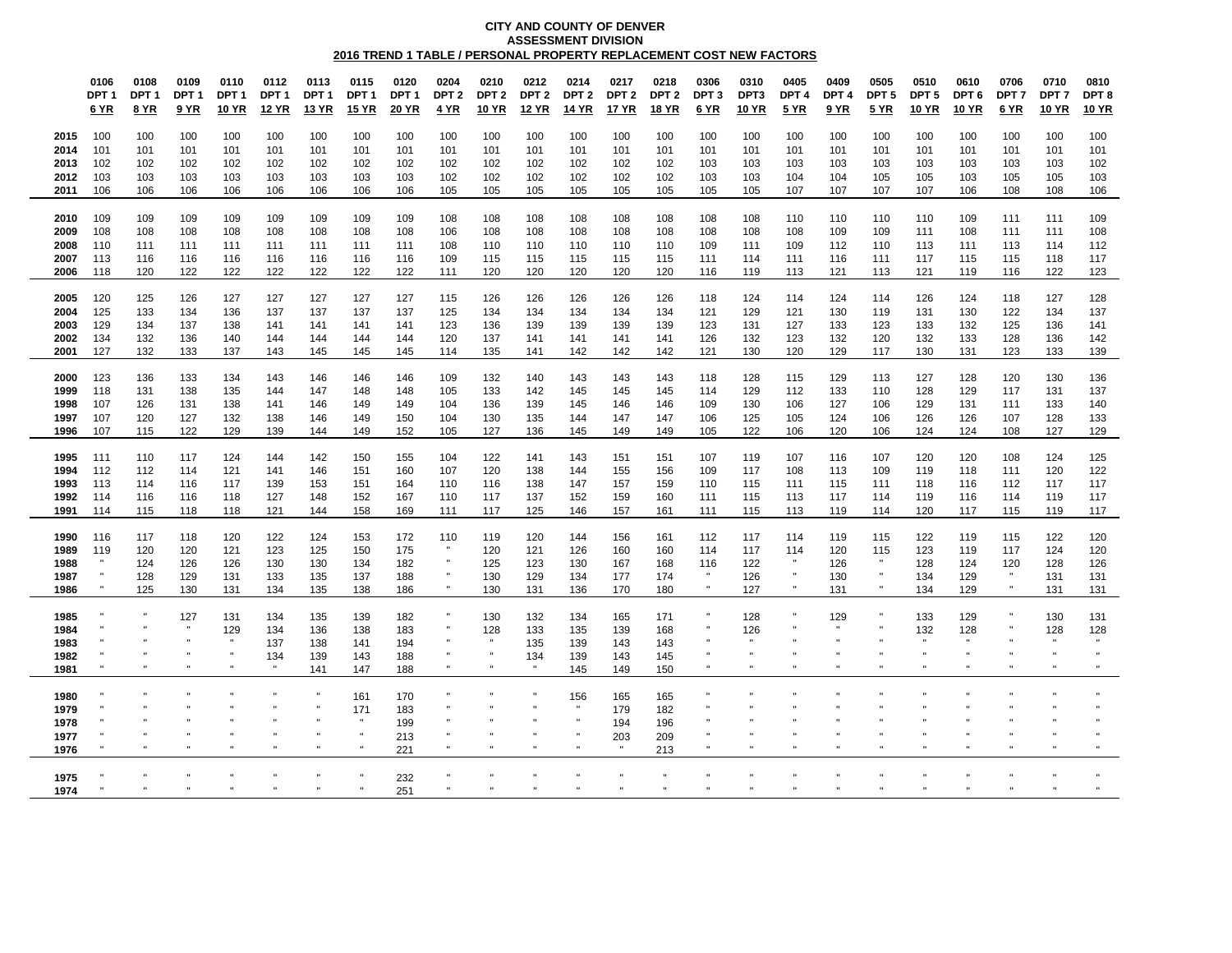#### **CITY AND COUNTY OF DENVER ASSESSMENT DIVISION 2016 TREND 1 TABLE / PERSONAL PROPERTY REPLACEMENT COST NEW FACTORS**

|              | 0912<br>DPT <sub>9</sub><br>12 YR | 1003<br><b>DPT 10</b><br>3 YR | 1012<br><b>DPT 10</b><br>12 YR | 1014<br><b>DPT 10</b><br>14 YR | 1015<br><b>DPT 10</b><br><b>15 YR</b> | 1020<br><b>DPT 10</b><br>20 YR | 1103<br><b>DPT 11</b><br>3 YR | 1105<br><b>DPT 11</b><br><u>5 YR</u> | 1106<br><b>DPT 11</b><br>6 YR | 1109<br><b>DPT 11</b><br>9 YR | 1110<br><b>DPT 11</b><br>10 YR | 1111<br><b>DPT 11</b><br><b>11 YR</b> | 1112<br><b>DPT 11</b><br>12 YR | 1209<br><b>DPT 12</b><br>9 YR | 1211<br><b>DPT 12</b><br>11 YR | 1212<br><b>DPT 12</b><br><b>12 YR</b> | 1214<br><b>DPT 12</b><br>14 YR | 1215<br><b>DPT 12</b><br><b>15 YR</b> | 1300<br>DPT 13 DPT 14<br>100% | 1400<br>100% | 1210<br>DPT <sub>1</sub><br><b>10 YR</b> | 1206<br>DPT <sub>1</sub><br><u>6 YR</u> | 1220<br>DPT <sub>1</sub><br>20 YR |
|--------------|-----------------------------------|-------------------------------|--------------------------------|--------------------------------|---------------------------------------|--------------------------------|-------------------------------|--------------------------------------|-------------------------------|-------------------------------|--------------------------------|---------------------------------------|--------------------------------|-------------------------------|--------------------------------|---------------------------------------|--------------------------------|---------------------------------------|-------------------------------|--------------|------------------------------------------|-----------------------------------------|-----------------------------------|
| 2015         | 100                               | 100                           | 100                            | 100                            | 100                                   | 100                            | 100                           | 100                                  | 100                           | 100                           | 100                            | 100                                   | 100                            | 100                           | 100                            | 100                                   | 100                            | 100                                   | 100                           | 100          | 100                                      | 100                                     | 100                               |
| 2014         | 101                               | 101                           | 101                            | 101                            | 101                                   | 101                            | 100                           | 100                                  | 100                           | 100                           | 100                            | 100                                   | 100                            | 101                           | 101                            | 101                                   | 101                            | 101                                   | 100                           | 100          | 101                                      | 101                                     | 101                               |
| 2013         | 102                               | 102                           | 102                            | 102                            | 102                                   | 102                            | 100                           | 100                                  | 100                           | 100                           | 100                            | 100                                   | 100                            | 102                           | 102                            | 102                                   | 102                            | 102                                   |                               |              | 102                                      | 102                                     | 102                               |
| 2012<br>2011 | 103<br>105                        | 103<br>106                    | 103<br>107                     | 103<br>107                     | 103<br>107                            | 103<br>107                     | 100<br>102                    | 100<br>102                           | 100<br>102                    | 100<br>102                    | 100<br>102                     | 100<br>102                            | 100<br>102                     | 103<br>106                    | 103<br>106                     | 103<br>106                            | 103<br>106                     | 103<br>106                            | $\mathbf{u}$                  |              | 103<br>106                               | 103<br>106                              | 103<br>106                        |
|              |                                   |                               |                                |                                |                                       |                                |                               |                                      |                               |                               |                                |                                       |                                |                               |                                |                                       |                                |                                       |                               |              |                                          |                                         |                                   |
| 2010         | 109                               | 107                           | 110                            | 110                            | 110                                   | 110                            | 107                           | 107                                  | 107                           | 107                           | 107                            | 107                                   | 107                            | 108                           | 108                            | 108                                   | 108                            | 108                                   |                               |              | 109                                      | 109                                     | 109                               |
| 2009<br>2008 | 108<br>111                        | 105<br>106                    | 108<br>113                     | 108<br>113                     | 108<br>113                            | 108<br>113                     | 106<br>105                    | 106<br>107                           | 106<br>108                    | 106<br>108                    | 106<br>108                     | 106<br>108                            | 106<br>108                     | 107<br>111                    | 107<br>111                     | 107<br>111                            | 107<br>111                     | 107<br>111                            |                               |              | 108<br>111                               | 108<br>110                              | 108<br>111                        |
| 2007         | 115                               | 108                           | 118                            | 118                            | 118                                   | 118                            | 105                           | 113                                  | 112                           | 113                           | 113                            | 113                                   | 113                            | 116                           | 116                            | 116                                   | 116                            | 116                                   |                               |              | 116                                      | 113                                     | 116                               |
| 2006         | 122                               | 113                           | 124                            | 124                            | 124                                   | 124                            | 111                           | 118                                  | 121                           | 121                           | 121                            | 121                                   | 121                            | 124                           | 124                            | 124                                   | 124                            | 124                                   |                               |              | 122                                      | 118                                     | 122                               |
|              |                                   |                               |                                |                                |                                       |                                |                               |                                      |                               |                               |                                |                                       |                                |                               |                                |                                       |                                |                                       |                               |              |                                          |                                         |                                   |
| 2005<br>2004 | 129<br>139                        | 119<br>122                    | 130<br>142                     | 130<br>142                     | 130<br>142                            | 130<br>142                     | 123<br>126                    | 119<br>128                           | 125<br>130                    | 128<br>139                    | 128<br>140                     | 128<br>140                            | 128<br>140                     | 130<br>140                    | 131<br>143                     | 131<br>143                            | 131<br>143                     | 131<br>143                            |                               |              | 127<br>136                               | 120<br>125                              | 127<br>137                        |
| 2003         | 145                               | 121                           | 147                            | 147                            | 147                                   | 147                            | 125                           | 140                                  | 134                           | 146                           | 145                            | 146                                   | 146                            | 144                           | 148                            | 148                                   | 148                            | 148                                   |                               |              | 138                                      | 129                                     | 141                               |
| 2002         | 147                               | 117                           | 150                            | 150                            | 150                                   | 150                            | 117                           | 134                                  | 142                           | 145                           | 148                            | 148                                   | 148                            | 143                           | 149                            | 150                                   | 150                            | 150                                   |                               |              | 140                                      | 134                                     | 144                               |
| 2001         | 147                               | 111                           | 150                            | 151                            | 151                                   | 151                            | 110                           | 127                                  | 133                           | 138                           | 145                            | 147                                   | 148                            | 140                           | 149                            | 151                                   | 152                            | 152                                   |                               |              | 137                                      | 127                                     | 145                               |
| 2000         | 147                               | 104                           | 150                            | 153                            | 153                                   | 153                            | 103                           | 118                                  | 128                           | 137                           | 139                            | 149                                   | 148                            | 142                           | 150                            | 151                                   | 154                            | 154                                   |                               |              | 134                                      | 123                                     | 146                               |
| 1999         | 148                               | 104                           | 151                            | 155                            | 155                                   | 155                            | 103                           | 113                                  | 120                           | 146                           | 139                            | 148                                   | 152                            | 146                           | 148                            | 152                                   | 156                            | 156                                   |                               |              | 135                                      | 118                                     | 148                               |
| 1998         | 145                               | 103                           | 146                            | 155                            | 156                                   | 156                            | 102                           | 104                                  | 113                           | 136                           | 145                            | 141                                   | 148                            | 137                           | 145                            | 149                                   | 156                            | 157                                   |                               |              | 138                                      | 114                                     | 149                               |
| 1997         | 141                               | 104                           | 144                            | 155                            | 156                                   | 158                            | 103                           | 103                                  | 105                           | 130                           | 137                            | 140                                   | 141                            | 132                           | 147                            | 147                                   | 156                            | 158                                   |                               |              | 132                                      | 108                                     | 150                               |
| 1996         | 142                               | 103                           | 145                            | 155                            | 156                                   | 160                            | 101                           | 103                                  | 104                           | 121                           | 131                            | 147                                   | 141                            | 126                           | 151                            | 149                                   | 158                            | 159                                   |                               |              | 129                                      | 108                                     | 152                               |
| 1995         | 148                               | 104                           | 149                            | 153                            | 158                                   | 163                            | 102                           | 105                                  | 104                           | 115                           | 122                            | 140                                   | 149                            | 120                           | 144                            | 144                                   | 156                            | 161                                   |                               |              | 124                                      | 109                                     | 155                               |
| 1994         | 145                               | 107                           | 145                            | 154                            | 158                                   | 168                            | 108                           | 107                                  | 110                           | 112                           | 121                            | 139                                   | 146                            | 117                           | 142                            | 154                                   | 158                            | 162                                   |                               |              | 124                                      | 112                                     | 160                               |
| 1993         | 142                               | 108                           | 142                            | 156                            | 157                                   | 172<br>175                     | 109                           | 110                                  | 110                           | 113                           | 115                            | 124<br>116                            | 143                            | 117                           | 126                            | 149                                   | 161                            | 161                                   |                               |              | 119                                      | 112                                     | 164                               |
| 1992<br>1991 | 128<br>121                        | 109<br>106                    | 128<br>120                     | 160<br>151                     | 159<br>161                            | 176                            | 110<br>105                    | 111<br>110                           | 111<br>112                    | 113<br>114                    | 114<br>113                     | 115                                   | 125<br>116                     | 116<br>116                    | 120<br>119                     | 145<br>128                            | 165<br>155                     | 163<br>166                            |                               |              | 118<br>117                               | 113<br>113                              | 167<br>169                        |
|              |                                   |                               |                                |                                |                                       |                                |                               |                                      |                               |                               |                                |                                       |                                |                               |                                |                                       |                                |                                       |                               |              |                                          |                                         |                                   |
| 1990         | 121                               |                               | 120                            | 148                            | 154                                   | 180                            |                               | 111                                  | 111                           | 112                           | 115                            | 115                                   | 116                            | 117                           | 120                            | 121                                   | 151                            | 159                                   |                               |              | 119                                      | 113                                     | 172                               |
| 1989<br>1988 | 122<br>130                        |                               | 122<br>128                     | 126<br>130                     | 152<br>132                            | 183<br>190                     |                               | 109<br>$\blacksquare$                | 114<br>115                    | 115<br>122                    | 114<br>121                     | 117<br>121                            | 117<br>124                     | 118<br>124                    | 122<br>126                     | 122<br>123                            | 127<br>132                     | 155<br>134                            |                               |              | 120<br>125                               | 115<br>116                              | 175<br>182                        |
| 1987         | 133                               | $\mathbf{u}$                  | 130                            | 133                            | 135                                   | 195                            |                               |                                      |                               | 127                           | 129                            | 128                                   | 128                            | 127                           | 131                            | 129                                   | 135                            | 137                                   |                               |              | 130                                      | $\blacksquare$                          | 188                               |
| 1986         | 134                               |                               | 130                            | 133                            | 134                                   | 190                            |                               |                                      |                               | 128                           | 128                            | 130                                   | 130                            | 126                           | 130                            | 131                                   | 134                            | 136                                   |                               |              | 128                                      | $\mathbf{u}$                            | 186                               |
|              |                                   | $\mathbf{u}$                  |                                |                                |                                       |                                |                               |                                      |                               |                               |                                |                                       |                                |                               |                                |                                       |                                |                                       |                               |              |                                          | $\mathbf{u}$                            |                                   |
| 1985<br>1984 | 134<br>134                        |                               | 130<br>130                     | 132<br>133                     | 134<br>134                            | 186<br>188                     |                               |                                      |                               | 123                           | 129<br>125                     | 129<br>131                            | 131<br>130                     | 122<br>$\mathbf{u}$           | 128<br>128                     | 131<br>130                            | 132<br>133                     | 134<br>133                            |                               |              | 126<br>123                               |                                         | 182<br>183                        |
| 1983         | 136                               |                               | 132                            | 135                            | 136                                   | 194                            |                               |                                      |                               |                               |                                | 128                                   | 134                            | $\mathbf{u}$                  | 125                            | 129                                   | 134                            | 135                                   |                               |              |                                          |                                         | 194                               |
| 1982         | 133                               |                               | 129                            | 136                            | 137                                   | 185                            |                               |                                      |                               |                               |                                |                                       | 130                            |                               | $\mathbf{u}$                   | 130                                   | 133                            | 135                                   |                               |              |                                          |                                         | 188                               |
| 1981         |                                   |                               | $\mathbf{u}$                   | 141                            | 143                                   | 187                            |                               |                                      |                               |                               |                                | $\mathbf{u}$                          |                                | $\mathbf{u}$                  | $\mathbf{u}$                   | 126                                   | 140                            | 141                                   | $\mathbf{u}$                  |              |                                          |                                         | 188                               |
| 1980         |                                   |                               |                                | 151                            | 157                                   | 166                            |                               |                                      |                               |                               |                                |                                       |                                |                               |                                |                                       | 151                            | 157                                   |                               |              |                                          |                                         | 167                               |
| 1979         |                                   |                               |                                |                                | 167                                   | 179                            |                               |                                      |                               |                               |                                |                                       |                                |                               |                                |                                       |                                | 168                                   |                               |              |                                          |                                         | 182                               |
| 1978         |                                   |                               |                                |                                |                                       | 194                            |                               |                                      |                               |                               |                                |                                       |                                |                               |                                |                                       |                                |                                       |                               |              |                                          |                                         | 198                               |
| 1977         |                                   |                               |                                |                                |                                       | 208                            |                               |                                      |                               |                               |                                |                                       |                                |                               |                                |                                       |                                |                                       |                               |              |                                          |                                         | 212                               |
| 1976         |                                   |                               |                                |                                |                                       | 217                            |                               |                                      |                               |                               |                                |                                       |                                |                               |                                |                                       |                                |                                       |                               |              |                                          |                                         | 220                               |
| 1975         |                                   |                               |                                |                                |                                       | 228                            |                               |                                      |                               |                               |                                |                                       |                                |                               |                                |                                       |                                |                                       |                               |              |                                          |                                         | 230                               |
| 1974         |                                   |                               |                                |                                |                                       | 251                            |                               |                                      |                               |                               |                                |                                       |                                |                               |                                |                                       |                                |                                       |                               |              |                                          |                                         | 248                               |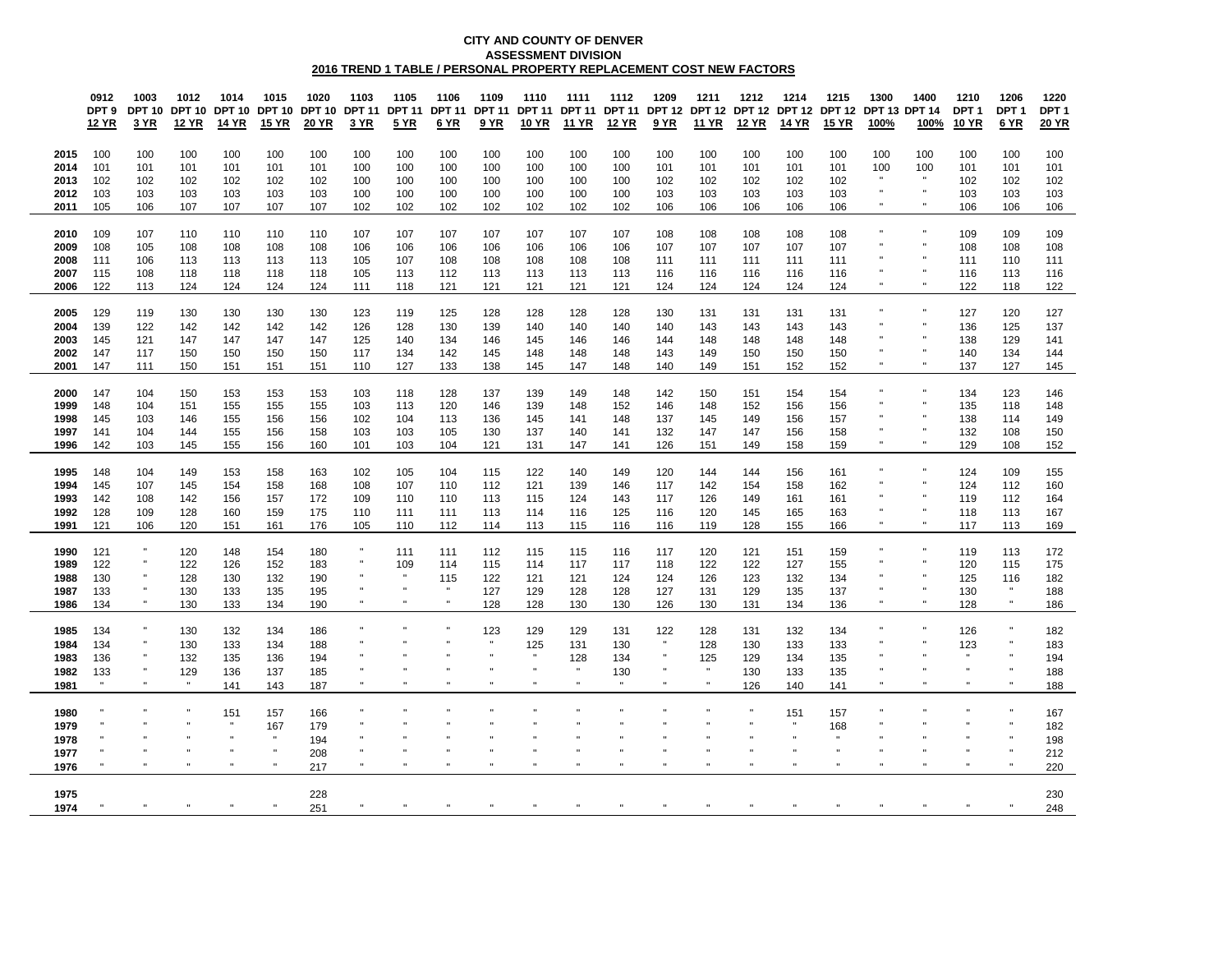### **CITY AND COUNTY OF DENVER ASSESSMENT DIVISION**

### **2016 TREND 2 TABLES LOV FACTOR TABLE**

### **PERSONAL PROPERTY ADJUSTMENT FOR 2016 ASSESSMENT YEAR**

June 30, 2014 Level of Value

| <u>Trend 2</u> | Reverse Index % |
|----------------|-----------------|
| 1A             | 0.97            |
| 2A             | 0.99            |
| 3A             | 0.98            |
| 4A             | 0.98            |
| $5A$           | 0.98            |
| 6A             | 0.98            |
| 7A             | 0.98            |
| 8A             | 0.99            |
| <b>9A</b>      | 0.99            |
| 10A            | 0.99            |
| <b>11A</b>     | 1.00            |
| 12A            | 0.99            |
| 13A            | 1.00            |
| 14A            | 1.00            |
| 44A            | 1.00            |

**Note: When personal property reaches its fully depreciated value, the LOV adjustment factor is frozen at 1.00.**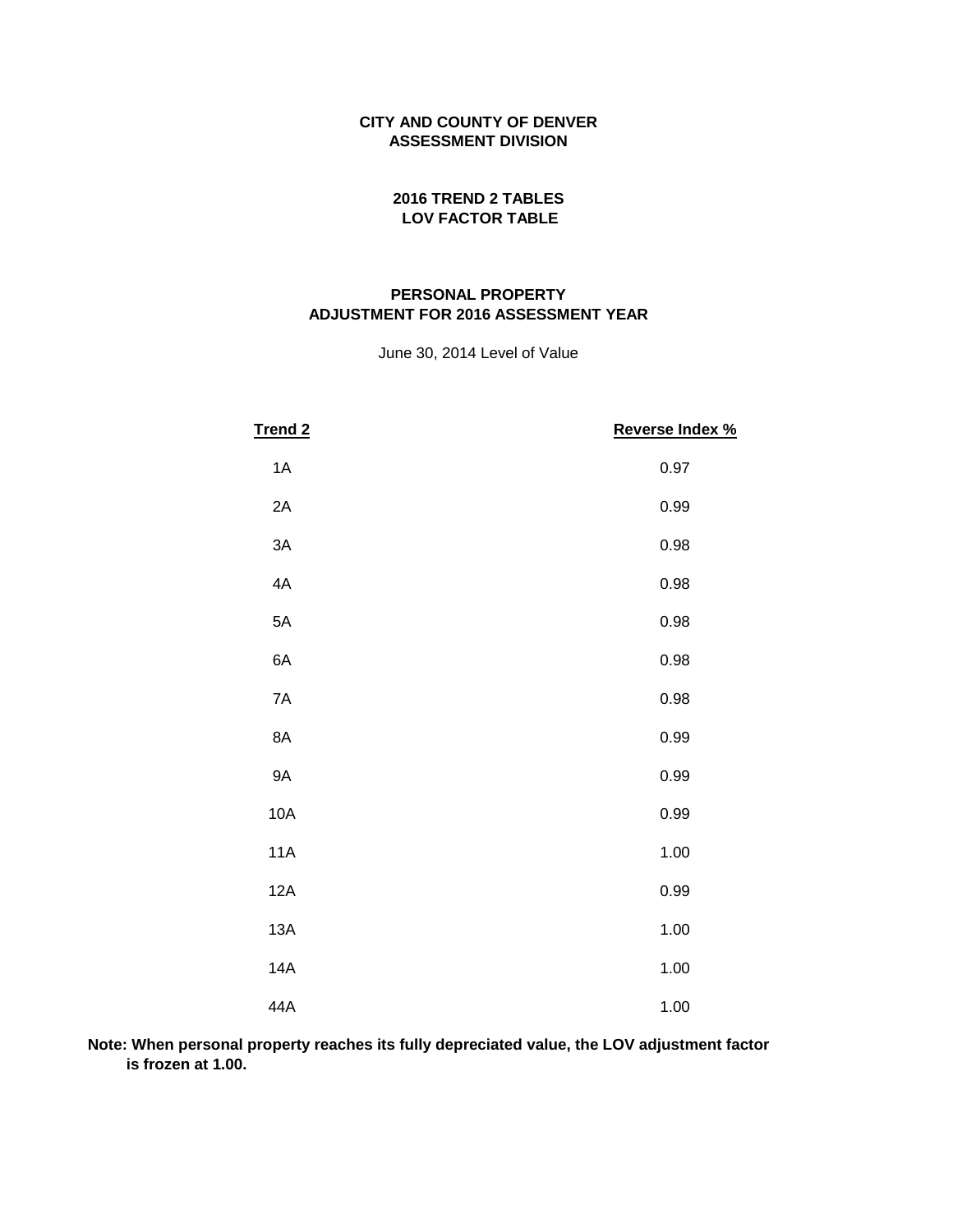### **CITY AND COUNTY OF DENVER ASSESSMENT DIVISION**

## **PERCENT GOOD TABLE 2016**

Average Economic Life

|          | Age | 3  | Зa             | 4  | 4a | 5  | 6  | 7  | 8  | 9  | 10 | 11 | 12 | 13 | 14 | 15 | 16 | 17 | 18 | 19 | 20 |
|----------|-----|----|----------------|----|----|----|----|----|----|----|----|----|----|----|----|----|----|----|----|----|----|
| Acq. Yr. |     |    |                |    |    |    |    |    |    |    |    |    |    |    |    |    |    |    |    |    |    |
| 2015     | 1   | 68 | 44             | 76 | 50 | 82 | 85 | 88 | 90 | 91 | 92 | 93 | 94 | 95 | 95 | 96 | 96 | 97 | 97 | 97 | 97 |
| 2014     | 2   | 38 | 23             | 53 | 36 | 63 | 70 | 75 | 79 | 82 | 84 | 86 | 88 | 89 | 90 | 91 | 92 | 93 | 94 | 94 | 95 |
| 2013     | 3   | 17 | 13             | 33 | 22 | 46 | 55 | 62 | 68 | 73 | 76 | 79 | 82 | 84 | 85 | 87 | 88 | 89 | 90 | 91 | 92 |
| 2012     | 4   | 15 | $\overline{7}$ | 18 | 13 | 30 | 41 | 50 | 57 | 63 | 68 | 71 | 75 | 78 | 80 | 82 | 84 | 85 | 87 | 88 | 89 |
| 2011     | 5   |    | .              | 15 | 7  | 18 | 29 | 38 | 47 | 53 | 59 | 64 | 68 | 72 | 74 | 77 | 79 | 81 | 83 | 84 | 86 |
| 2010     | 6   |    |                |    |    | 15 | 19 | 28 | 37 | 44 | 51 | 56 | 61 | 65 | 69 | 72 | 75 | 77 | 79 | 81 | 83 |
| 2009     |     |    |                |    |    |    | 15 | 20 | 29 | 36 | 43 | 49 | 54 | 59 | 63 | 66 | 70 | 72 | 75 | 77 | 79 |
| 2008     | 8   |    |                |    |    |    |    | 15 | 20 | 28 | 35 | 42 | 47 | 52 | 57 | 61 | 65 | 68 | 71 | 73 | 76 |
| 2007     | 9   |    |                |    |    |    |    |    | 15 | 21 | 28 | 34 | 41 | 46 | 51 | 56 | 60 | 63 | 66 | 70 | 72 |
| 2006     | 10  |    |                |    |    |    |    |    |    | 15 | 22 | 28 | 35 | 40 | 45 | 50 | 55 | 58 | 62 | 66 | 68 |
| 2005     | 11  |    |                |    |    |    |    |    |    |    | 15 | 23 | 28 | 34 | 40 | 45 | 50 | 53 | 57 | 61 | 64 |
| 2004     | 12  |    |                |    |    |    |    |    |    |    |    | 19 | 23 | 28 | 34 | 40 | 45 | 48 | 53 | 57 | 60 |
| 2003     | 13  |    |                |    |    |    |    |    |    |    |    | 15 | 20 | 24 | 30 | 34 | 39 | 43 | 48 | 53 | 56 |
| 2002     | 14  |    |                |    |    |    |    |    |    |    |    |    | 15 | 21 | 25 | 31 | 36 | 39 | 45 | 49 | 52 |
| 2001     | 15  |    |                |    |    |    |    |    |    |    |    |    |    | 16 | 20 | 26 | 31 | 36 | 40 | 45 | 48 |
| 2000     | 16  |    |                |    |    |    |    |    |    |    |    |    |    | 15 | 18 | 21 | 26 | 31 | 36 | 40 | 44 |
| 1999     | 17  |    |                |    |    |    |    |    |    |    |    |    |    |    | 15 | 20 | 22 | 27 | 32 | 36 | 40 |
| 1998     | 18  |    |                |    |    |    |    |    |    |    |    |    |    |    |    | 15 | 21 | 23 | 28 | 32 | 37 |
| 1997     | 19  |    |                |    |    |    |    |    |    |    |    |    |    |    |    |    | 18 | 19 | 24 | 29 | 33 |
| 1996     | 20  |    |                |    |    |    |    |    |    |    |    |    |    |    |    |    | 15 | 16 | 21 | 25 | 30 |
| 1995     | 21  |    |                |    |    |    |    |    |    |    |    |    |    |    |    |    |    | 15 | 17 | 22 | 26 |
| 1994     | 22  |    |                |    |    |    |    |    |    |    |    |    |    |    |    |    |    |    | 15 | 19 | 23 |
| 1993     | 23  |    |                |    |    |    |    |    |    |    |    |    |    |    |    |    |    |    |    | 17 | 21 |
| 1992     | 24  |    |                |    |    |    |    |    |    |    |    |    |    |    |    |    |    |    |    | 15 | 19 |
| 1991     | 25  |    |                |    |    |    |    |    |    |    |    |    |    |    |    |    |    |    |    |    | 16 |
| 1990     | 26  |    |                |    |    |    |    |    |    |    |    |    |    |    |    |    |    |    |    |    | 15 |
|          |     |    |                |    |    |    |    |    |    |    |    |    |    |    |    |    |    |    |    |    |    |

Source: Division of Property Taxation